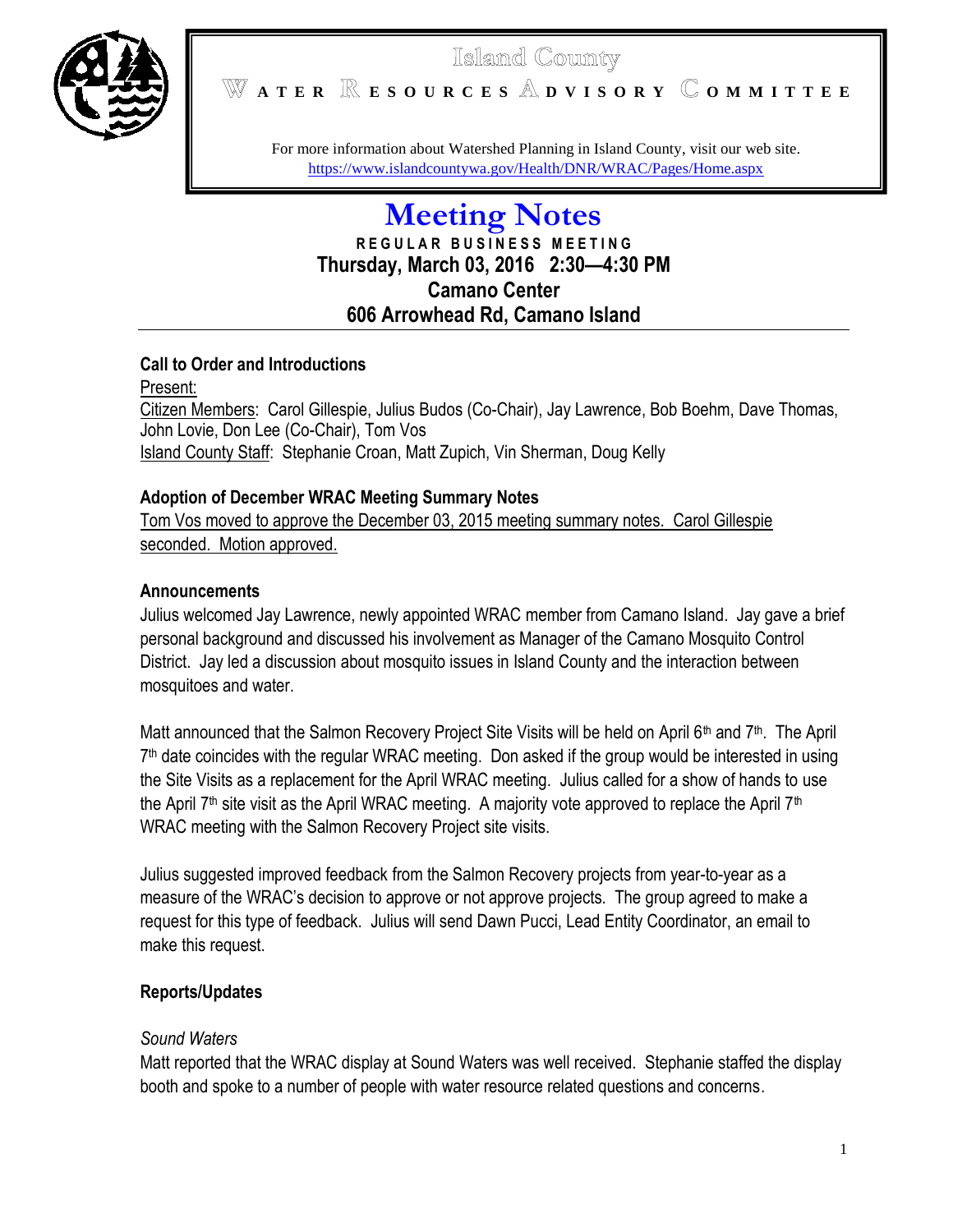

#### *Sound Water Stewards*

Tom reported the 2016 Sound Waters University was the most successful event to date with an attendance of over 650 people. This was the first year exhibitors were asked to pay for display space with several opting to donate money as an event sponsor instead. Thus, it was a very good fundraiser for this newly formed organization. Next year the event will be in Oak Harbor.

#### *Coordinated Water System Plan*

Don reminded that at the February meeting, the group agreed to continue impressing upon the BOCC the WRAC's desire to update the CWSP as soon as possible. Following the meeting, Don and Matt discussed the fact that Keith Higman, Interim Long-Range Planning Director, reported current planning priorities lie with the Comprehensive Plan update therefore the CWSP is a low priority at the moment. Don contacted Keith about potential next steps for getting the CWSP updated. Keith replied that the Commissioner's had recently approved a long-range planning docket listing the CWSP update to occur within the next 2 years. Don also called attention to the fact that the Groundwater Management Plan is also on the docket for update sometime in the future – no timeframe is listed. He also pointed out that the WRAC is listed under Ongoing Intergovernmental Coordination through 2025. Julius is curious to what extent the WRAC might be involved in the CWSP update. Don suggested the group hold a strong position that WRAC is absolutely involved in that process.

#### *Clean Water Utility*

Julius asked if there was any information on Phase 2 of the CWU. Don reported that Keith and Bill Oakes still have not met about moving forward with Phase 2 despite broad support and available funding. On a related note, John Lovie indicated that the City of Oak Harbor recently codified Low Impact Development requirements.

#### *Island Local Integrating Organization*

John provided a brief description of the purpose of LIO's then an update on the following items:

-The Puget Sound Partnership will announce ranking of Island County Near Term Actions March 11<sup>th</sup>.

-PSP has a new commitment to ILIO long term plans. Too early to tell what it means in practice.

-ILIO is working on a vision and mission statement – continuing today – and a 5 year plan vision statement.

-Strategic Implementation Transition Teams recently critiqued and reported on ILIO's ecosystem component and vital sign choices

-PSP has added a number of additional vital signs to do with human quality of life. Some of these look helpful. To open up selection of vital signs for the county is a significant endeavor.